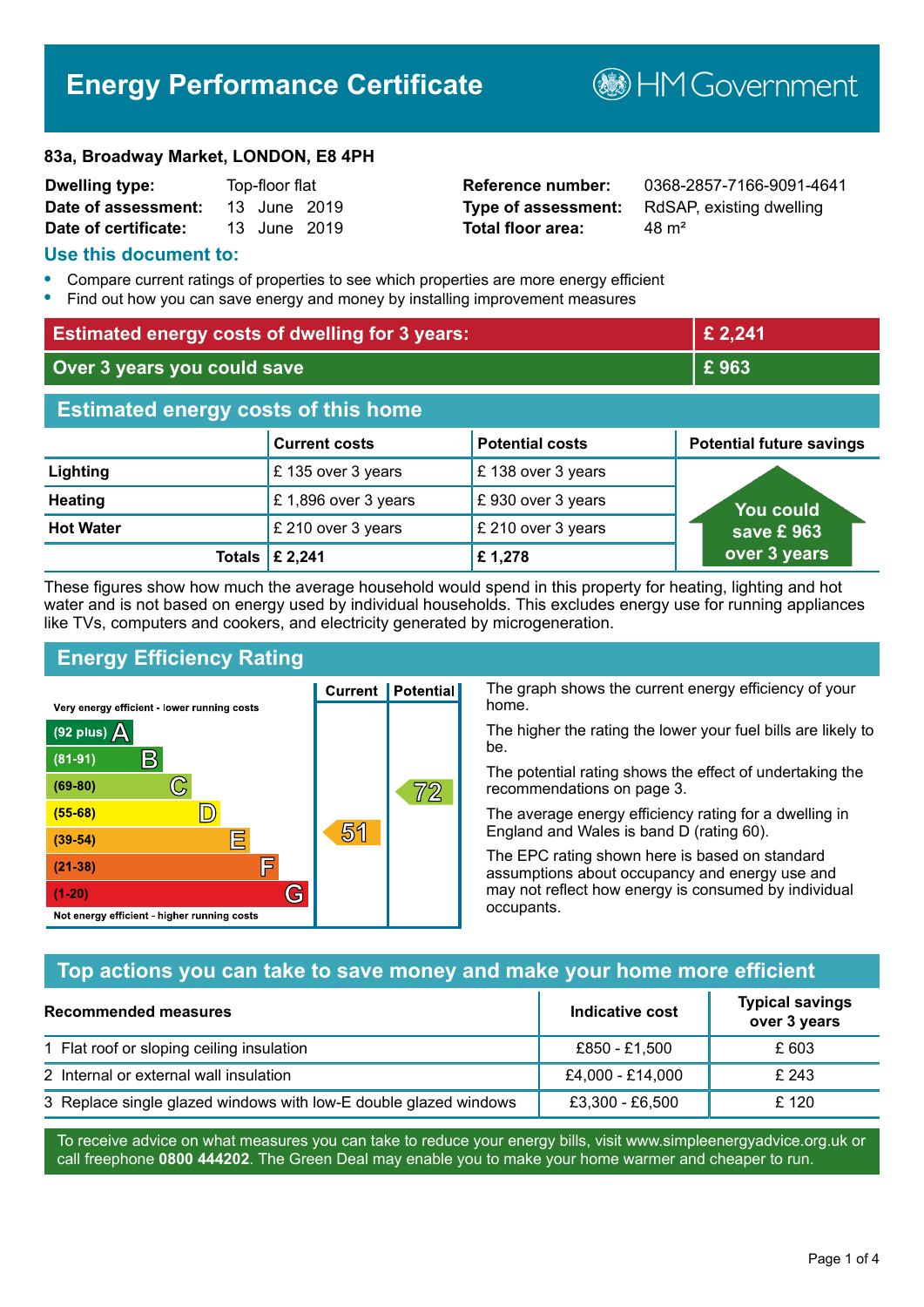### **Summary of this home's energy performance related features**

| <b>Element</b>        | <b>Description</b>                             | <b>Energy Efficiency</b> |
|-----------------------|------------------------------------------------|--------------------------|
| Walls                 | Solid brick, as built, no insulation (assumed) | *****                    |
| Roof                  | Pitched, no insulation (assumed)               | *****                    |
| Floor                 | (other premises below)                         |                          |
| Windows               | Single glazed                                  | $\star$ * * * *          |
| Main heating          | Boiler and radiators, mains gas                | ★★★★☆                    |
| Main heating controls | Programmer and room thermostat                 | ★★★☆☆                    |
| Secondary heating     | None                                           |                          |
| Hot water             | From main system                               | ★★★★☆                    |
| Lighting              | Low energy lighting in 80% of fixed outlets    | *****                    |

Current primary energy use per square metre of floor area: 411 kWh/m² per year

The assessment does not take into consideration the physical condition of any element. 'Assumed' means that the insulation could not be inspected and an assumption has been made in the methodology based on age and type of construction.

#### **Low and zero carbon energy sources**

Low and zero carbon energy sources are sources of energy that release either very little or no carbon dioxide into the atmosphere when they are used. Installing these sources may help reduce energy bills as well as cutting carbon. There are none provided for this home.

#### **Your home's heat demand**

For most homes, the vast majority of energy costs derive from heating the home. Where applicable, this table shows the energy that could be saved in this property by insulating the loft and walls, based on typical energy use (shown within brackets as it is a reduction in energy use).

| <b>Heat demand</b>           | <b>Existing dwelling</b> | Impact of loft<br>insulation | Impact of cavity<br>wall insulation | Impact of solid<br>wall insulation |
|------------------------------|--------------------------|------------------------------|-------------------------------------|------------------------------------|
| Space heating (kWh per year) | 11.917                   | N/A                          | N/A                                 | (1,683)                            |
| Water heating (kWh per year) | 1.591                    |                              |                                     |                                    |

You could receive Renewable Heat Incentive (RHI) payments and help reduce carbon emissions by replacing your existing heating system with one that generates renewable heat, subject to meeting minimum energy efficiency requirements. The estimated energy required for space and water heating will form the basis of the payments. For more information, search for the domestic RHI on the www.gov.uk website.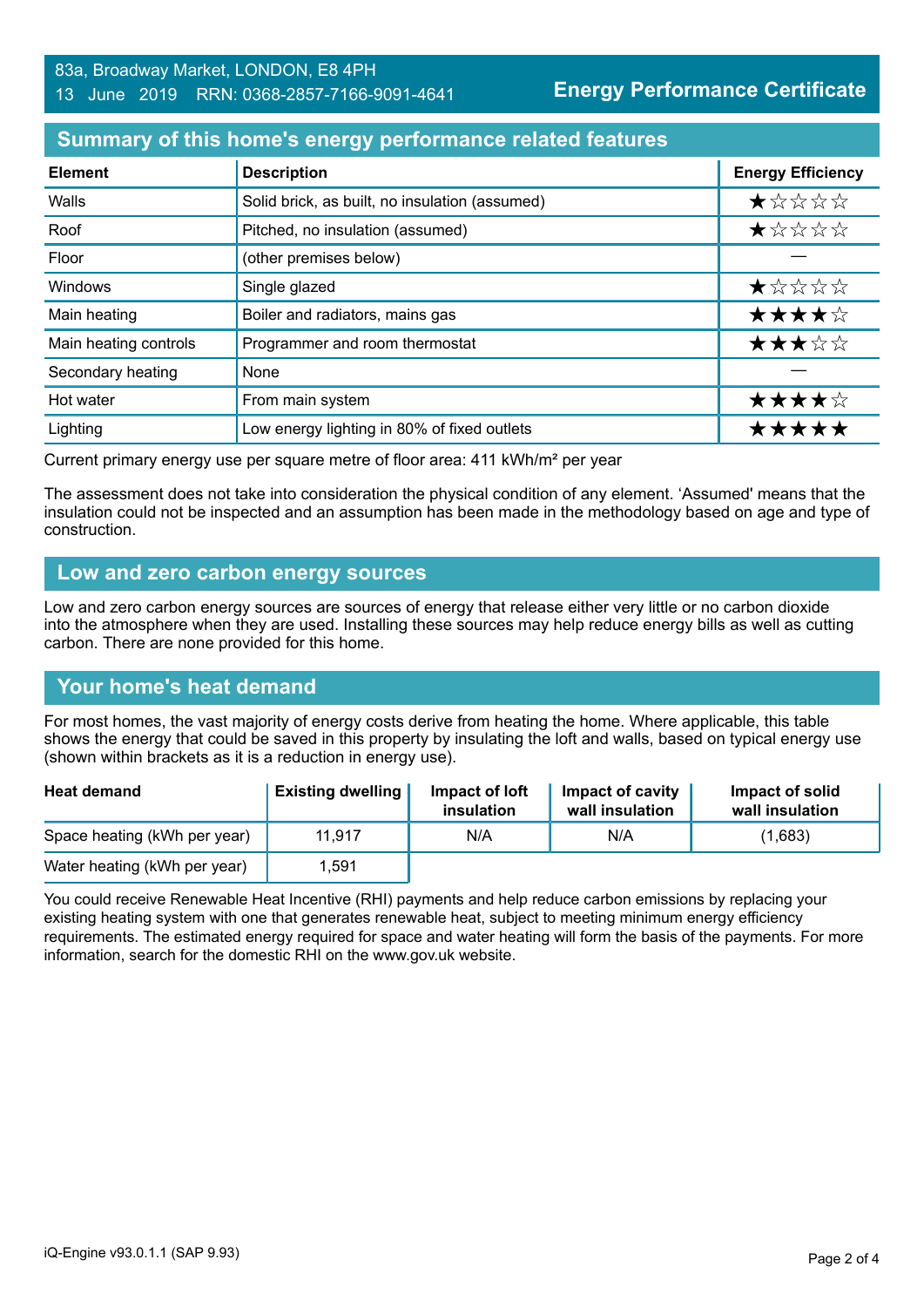#### 83a, Broadway Market, LONDON, E8 4PH 13 June 2019 RRN: 0368-2857-7166-9091-4641

#### **Recommendations**

The measures below will improve the energy performance of your dwelling. The performance ratings after improvements listed below are cumulative; that is, they assume the improvements have been installed in the order that they appear in the table. To receive advice on what measures you can take to reduce your energy bills, visit www.simpleenergyadvice.org.uk or call freephone 0800 444202. Before installing measures, you should make sure you have secured the appropriate permissions, where necessary. Such permissions might include permission from your landlord (if you are a tenant) or approval under Building Regulations for certain types of work.

| <b>Recommended measures</b>                                       | Indicative cost  | Typical savings<br>per year | <b>Rating after</b><br>improvement |
|-------------------------------------------------------------------|------------------|-----------------------------|------------------------------------|
| Flat roof or sloping ceiling insulation                           | £850 - £1,500    | £ 201                       | <b>D64</b>                         |
| Internal or external wall insulation                              | £4,000 - £14,000 | £ 81                        | C69                                |
| Replace single glazed windows with low-E double<br>glazed windows | £3,300 - £6,500  | £40                         | C72                                |

#### **Financial Support and the Green Deal**

Green Deal Finance allows you to pay for some of the cost of your improvements in instalments under a Green Deal Plan (note that this is a credit agreement, but with instalments being added to the electricity bill for the property). The availability of a Green Deal Plan will depend upon your financial circumstances. There is a limit to how much Green Deal Finance can be used, which is determined by how much energy the improvements are estimated to **save** for a 'typical household'.

You may also be able to obtain support towards repairs or replacements of heating systems and/or basic insulation measures under the ECO scheme, provided that you are in receipt of qualifying benefits or tax credits. To learn more about this scheme and the rules about eligibility, visit www.simpleenergyadvice.org.uk or call freephone **0800 444202** for England and Wales.